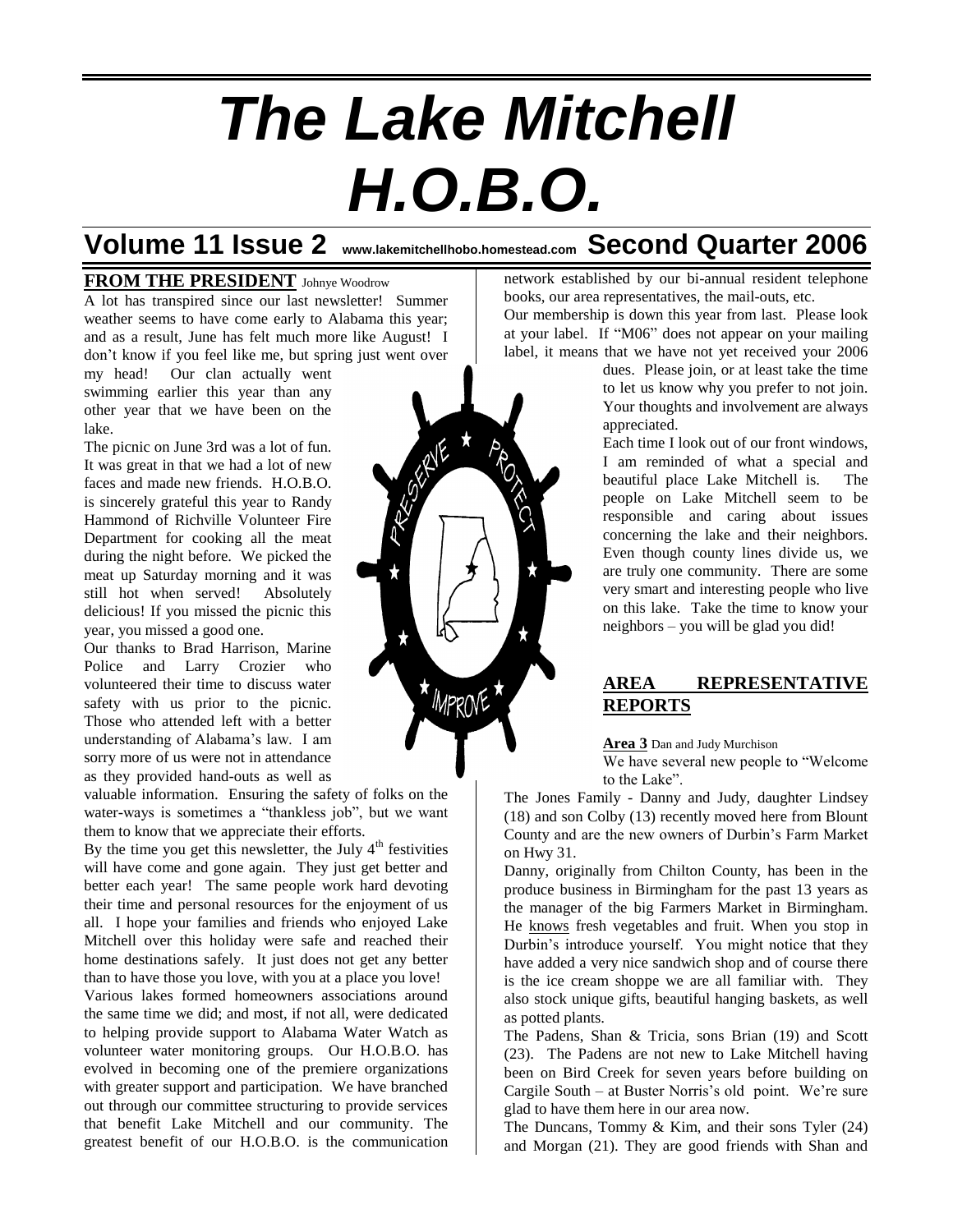Tricia and have built a new place there on the point also, right next door to the Paden's.

Both of these homes are "must see" homes. They are beautifully built, unusual with great views.

## **A BIG THANK YOU**

Most everybody has heard that the sign "Welcome to the Lake" at the intersection of Co Rd. 542 and Co Rd 59 that Dan had built was torn down by vandals. Dan was going to build it back but that would have taken awhile. Then along came Tommy Duncan. Tommy is in the commercial construction business and he called and offered on his own to rebuild the sign at a plant he uses and bring it to the lake. Whatta man! His wife Kim even drove the flat bed trailer with the sign on it down to the lake while Tommy was away on a business trip. Whatta woman! A **BIG THANK YOU** to the Duncans. Dan and I have had so much help from many here on the lake and we couldn't name them all, but we just have to single out a few more for a **BIG THANK YOU.** Thomas and Karen Scott (Area 2), who worked so very hard. Karen found the sign the morning after on the side of the road and along with some help from Mary Sue Olson (Area 2) and Danny Bates (Area 2), **disassembled it** and brought it to our cabin. Shan and Tricia Paden were on their way to the lake when they saw Dan digging a hole and stopped to help with the digging to get the new sign set in. Then when it was time to put the sign back up, Thomas, Karen and Ken Kertulla from our Area 3 joined us to get it in the ground. If you see any of these people; the Duncans, the Padens, the Scotts, Mary Sue Olson, Danny Bates or Ken Kertulla please thank them for the help they gave us to get the sign back up. We surely do appreciate them. We also add a **BIG THANK YOU** to Martha and David Wright of Area 2. They not only brought plants to beautify this spot, but brought soil and even pine straw to finish it off! We are so thankful to have had all this wonderful help, what a nice community we live in.

### **Area 9** Dale and Patty Vann

Area 9 had their annual Memorial Day get together at the Vann's place. We had a good turnout and lots of discussion (especially about the county water situation). Please remember you will not read this until maybe the last of July, but as of today, 6/12/06, the county has not started on this project. It is coming and we will have the opportunity to get county water. Hopefully we can get enough money to accomplish the goal on this project.

I have been asked to pass along a complaint from several of our neighbors. Some people are driving their ski boats and jet skis too close to the shore/pier line. I have noticed this myself so I know it happens. If you have 2, 3 or 4 hundred yards of water space to ski and run your boat, why come so close to the area where people swim and relax on their pier? Any questions about this please feel free to contact me. Please just be careful and courteous. Once an accident happens it is too late.

Hope you are having fun this summer.

## **Area 11** Pearl and Ricky Buford

Please help us get better Cingular mobile service on Lake Mitchell!

My mobile phone died and the lady that helped me with purchasing a new mobile phone told us that the technical department is taking requests from areas of poor or no Cingular mobile service. PLEASE CALL CINGULAR AND REPORT MITCHELL LAKE AREA. We told her that a lot of Birmingham residents are their customers and reside on Lake Mitchell.

## **Area 15** Anita and Jerry Lawson

Another opportunity has arrived for Coosa County property owners. Did you receive your mailer regarding the possibility of CITY OF ROCKFORD water being available? Please respond to this as soon as possible. If you have any questions, feel free to call me. We are also getting a guard rail on the ridge - Tad Eason, Engineer, has not given me a firm date but it will probably be after paving season is over. Please call me if your neighbors move or if any news has occurred we might need to report in our newsletter. Let's all keep each other informed.

Be safe and mind your boating manners. See you this summer.

## **COMMITTEE REPORTS**:

| Water Quality Report Sam Piccolo, Chairman |                   |                 |  |  |
|--------------------------------------------|-------------------|-----------------|--|--|
| <b>PARAMETER</b>                           | <b>ACCEPTABLE</b> | <b>SIX SITE</b> |  |  |
|                                            | <b>RANGE</b>      | <b>AVERAGE</b>  |  |  |
| Dissolved $O2$                             | $5-9$             | 8.51            |  |  |
| pΗ                                         | $6.5 - 8.2$       | 7.72            |  |  |
| Alkalinity                                 | $20+$             | 45.71           |  |  |
| <b>Hardness</b>                            | $10 - 120$        | 47.62           |  |  |

Quarterly Report Average Water Quality

A low **dissolved oxygen** level indicates a demand on the oxygen in the system. Pollutants such as inadequately treated sewage as well as decaying natural organic matter can cause low oxygen levels. The **ph** scale ranges from very acidic such as battery acid to very basic such as household lye. The midsection of the scale between 6.5 to 8.2 is optimal for most organisms. If a body of water has an abundance of buffering materials causing high **total alkalinity**, it is more stable and resistant to ph changes. When alkalinity is above 20mg/l there is a marked increase in nutrient utilization**. Hardness** refers primarily to the amount of calcium and magnesium, which enters the water mainly by leaching of rocks. Both minerals are essential to the development and growth of aquatic plants and animals.

## **BULLETIN BOARD**

## **2006 Calendar of Events**

| Aug 13  | 2 p.m. | Area Rep meeting           | <b>TBA</b>           |
|---------|--------|----------------------------|----------------------|
| Sept 22 | 6 p.m. | Board of Directors meeting | <b>APCO Clanton</b>  |
| Oct 20  | 6 p.m. | Board of Directors meeting | <b>APCO Clanton</b>  |
| Oct 28  | 8 a.m. | Fall lake clean-up         | <b>Higgins Ferry</b> |
| Nov 17  | 7 p.m. | Annual General Membership  | <b>APCO Clanton</b>  |
|         |        | meeting                    |                      |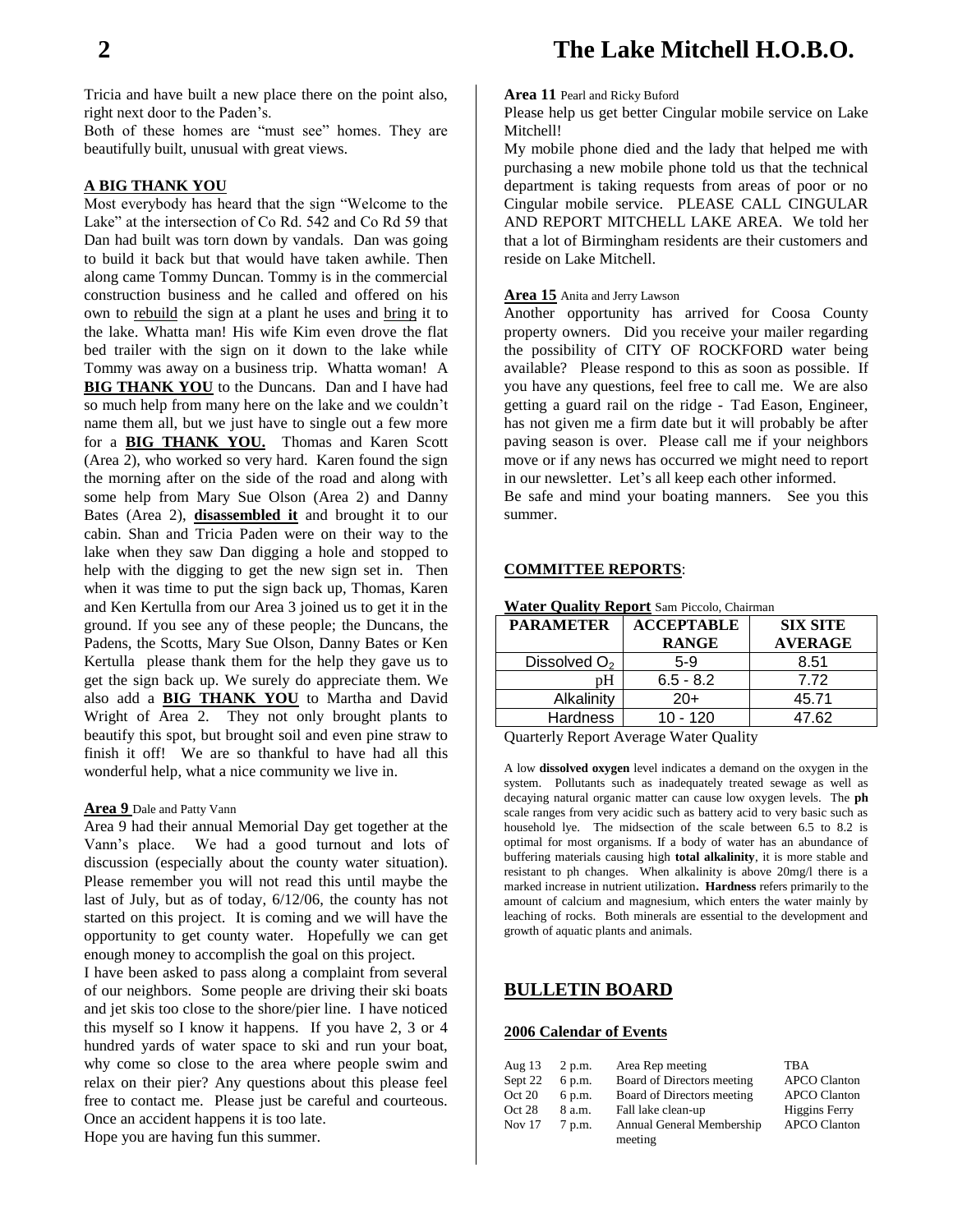## **3 The Lake Mitchell H.O.B.O.**

H.O.B.O. is your organization! Members are welcome at all meetings and especially at social functions.

## **Marine Police Information** Judy Murchison

Before the lake-wide picnic on June  $3<sup>rd</sup>$ , our new Marine Police Officer, Brad Harrison, met with us to discuss water safety on Lake Mitchell. He is on our lake full time and will be patrolling and randomly stopping boats for safety checks. The checking of your boat/wave runner is for your safety and protection. Some of the things he will be checking are:

Current registration numbers on **both sides** of your boat License and registration on the boat at all times

Driver's license approved for operator of the boat **in** the boat.

Proper number of life jackets – **one for every person** on board and should be readily accessible. They cannot be wrapped in plastic or under seats.

Fire extinguisher in **working** order. Check to make sure yours is fully charged.

Throwable cushion – type 4 PFD.

All children under 8 years of age **must** wear a life jacket at all times.

Cut off switch (kill switch) in working order and attached to the operator of the boat

Some things you might want to take note of that he brought to our attention:

Operators of Wave Runners, Sea Doos, and boats are all the same. You MUST be a **licensed** driver. A child can take the boating test at 12 years of age and obtain a boating license, but **will not** be legal to drive **alone** until they are **14 years of age**. Remember your license must be with you at all times. At 12 years of age a child **with a boating license** can drive any of these vehicles with a **licensed adult (21 years or older)** with them at all times. Your out of state visitor is allowed to drive your vehicles/wave runners if they are properly licensed in their home state.

Alabama residents must have a valid boat operator's license. Passing the test and having the certificate is not enough. The Alabama Drivers License must have the "Boat Operators" endorsement on it. The Alabama Drivers/Boat Operators license must be with you while operating a boat. **Copies are not acceptable.**

Everyone should be reminded that Chilton County is a "DRY" county; consumption of alcoholic beverages and the possession of alcoholic beverages are prohibited. Persons under the legal age of 21 consuming alcoholic beverages continue to be a problem on most lakes in Alabama. The Marine Police and the Alcohol Beverage Control Board reminds everyone that a person must be 21 years of age in order to possess and/or consume "any amount" of alcoholic beverage. (Title 28, Code of Alabama)

The Marine Police have been getting many reports of wave runners/personal watercraft following too closely behind larger boats and jumping the wake of those boats. This is an illegal activity and will be dealt with accordingly. Personal watercraft operators should stay at least 100 feet behind other boats and any other object or person in the water. Anyone seeing any illegal boating activity can contact the Marine Police by calling the Chilton County Sheriff's office 755-2511, or if it is an emergency call 911. In Coosa County you should call the Sheriff's office at 256-377-2211. The registration number of the vessel should accompany the complaint.

Another complaint heard at the Higgins Ferry meeting was regarding people driving boats/wave runners too fast and too close to the piers. It should be noted as well that you should never stand up in a moving boat. We would caution teenagers that reckless driving or excessive noise will call attention to you and possibly cause you to be stopped for a safety check.

Pamphlets are available, "Alabama Boating Laws and Regulations", which will cover all topics you might have questions about. H.O.B.O. has these pamphlets. Call Johnye Woodrow at 755-0055 to obtain a copy. If you have other questions you can call the Marine Police District Office for clarification, 1-800-432-7389 Monday thru Friday 8 AM to 4 PM. Let's have a fun and safe boating summer. Obey the rules of water safety - they are there to protect all of us.

## **Fall Lake Clean-up** Doug Martin

Folks, it's early but please mark your calendars for Saturday, October 28<sup>th</sup>, 2006 for our fall cleanup date. Our two major teams have out-of-town games that day, so you can be home in time to watch them. Anytime you are on the lake this summer pick up a can or bottle floating in the water, it's easier than picking it out of streams or shallow areas this fall, plus it might encourage someone watching to do the same. Have fun and play safe.

## **Memorial Gifts**

Dan & Judy Murchison - in memory of Ed & Laura Warren

*The Lake Mitchell Memorial Fund is available for gifts in honor or in memory of a friend or loved one. Please send your contributions to our post office box and note your check accordingly. The intent is to set aside these funds until there is a sufficient amount to fund special projects.*

### **We need your help!** Judy Murchison

It is a very time consuming and difficult job to keep up with the changes in lake ownership. We need the assistance of all residents to keep us informed with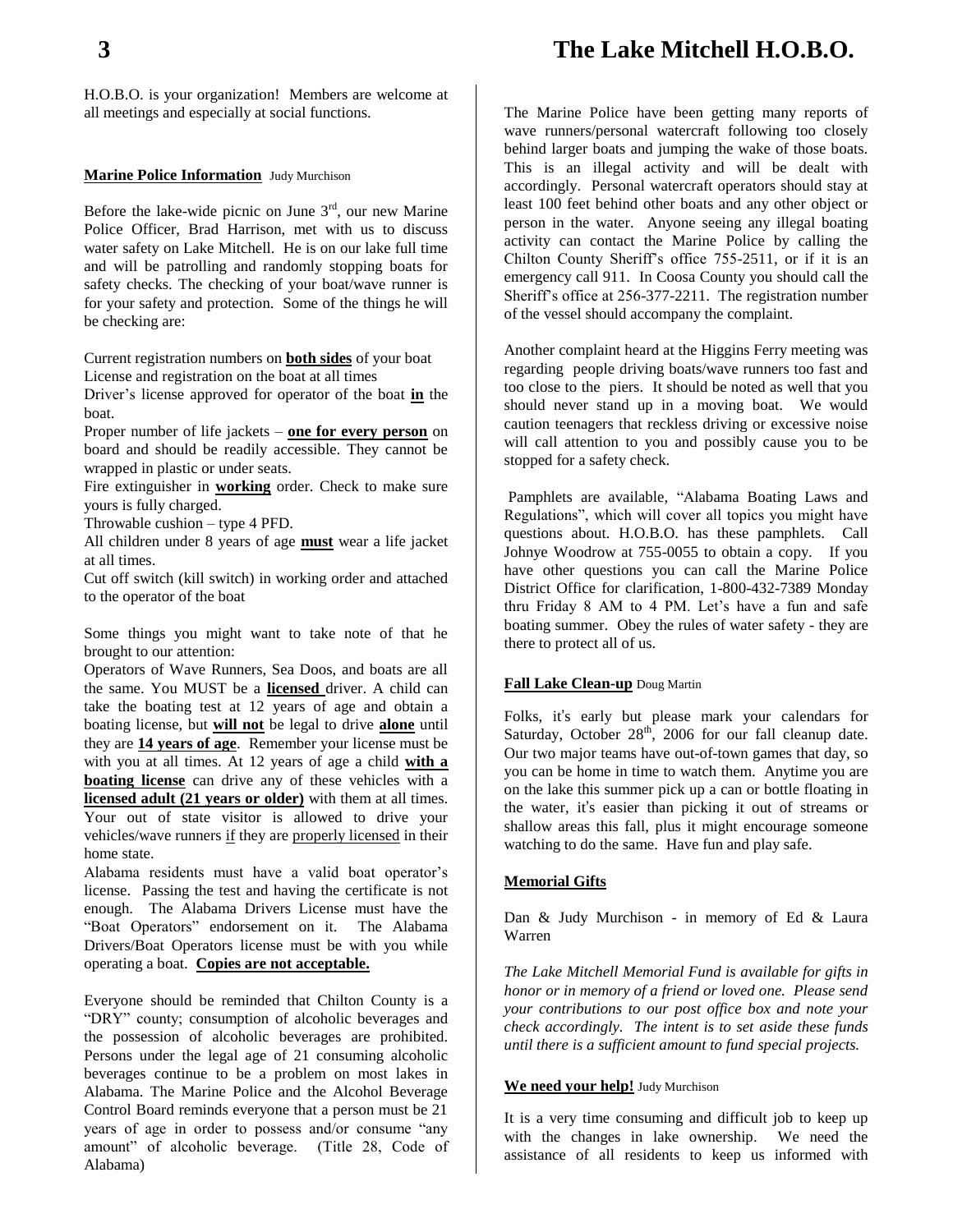detailed information so that your bi-annual phonebooks will be accurate and complete.

Please call me, Jim Woodrow, or your area representative if you hear of ownership changes on the lake so that we can keep the data base and phone book up to date, and so we can welcome new people to our lake community. H.O.B.O. has welcome packages with a lot of useful information for new people on the lake. Also, if you know anyone that has property on the lake that is not listed in our phone book, please provide us their name and a phone number. This will be a big help keeping our data base and phone book complete and accurate. The new phone book will come out for 2007-2008 and the newsletter goes out quarterly. We sure want to include any new people. Call me at 755-0521 or 823-2308, or email me at: [gugga4@bellsouth.net](mailto:gugga4@bellsouth.net)

## **Recent fire on Cargile Creek** Becki McCallum

On Sunday June 18 a boathouse burned in Cargile Creek. The owners, the Craigs, had built the boathouse in 1954. The cause of the fire has not been established, though it may have been a result of fireworks shot a few hours prior. The Craigs were not there at the time, but neighbors called 911 and rescued the boats. Marine 9 responded and was first on the scene, with land support from Verbena arriving shortly thereafter. The fire was contained to the upper level of the boathouse and luckily there were no injuries. It should be noted that many people keep gas cans and other flammables in their boathouses, so this could have been a potentially dangerous situation. Many thanks to the fire departments and their volunteers – we certainly appreciate you all!

## **Donation made to Richville Fire Department**

At the last board meeting held on June 23 the board of directors voted to make a cash donation to the Richville Volunteer Fire Department, which serves the Coosa side of the lake. Recently, they lost their best truck to a fire and are in great need of funds to replace this equipment. They hold fundraisers regularly, and would welcome your support.

All our volunteer fire departments depend on our financial assistance; please remember to support your local fire department whenever possible. We certainly value their commitment to service and appreciate all their efforts.

## **Speaking of Donations:**

It is not our intent to use this newsletter to solicit, but another great need this season is supplies for unwanted animals sheltered in our humane societies. Recently one of our lake residents took a bag of dog food to the Chilton County Humane Society, where they were in such desperate straits that they immediately used the bag he provided. There are great needs everywhere and thankfully the spirit of giving lives on throughout the year. Thank you for supporting your local charities, whatever they may be.

## **H.O.B.O. Spotlight**

*Have you ever seen what looks like big birdhouses on the edge of the lake and wondered what they were? Now you will know!*

## **Wood Ducks on Lake Mitchell** Mickey Bates

Of the many species of waterfowl that are observed on Lake Mitchell at various times of the year, only the Wood Ducks nest extensively in the area. Once abundant along forested streams in Alabama and eastern states, their numbers diminished due to streamside timber harvesting along with other factors. These beautiful ducks were on the brink of extinction in the early 1900s. Conservation efforts beginning in 1918 helped save the species that we now enjoy so often on the lake. It is estimated that there are now close to two million Wood Ducks in the continental United States. One of the conservation measures that had a part in the recovery of the Wood Duck population was and still is the placing of artificial nesting boxes or houses. Wood Ducks normally nest in cavities of trees along streams, ponds and wetlands. With very few natural nest cavities available the production of broods of young Woodies was limited. On Lake Mitchell the habitat for Wood Ducks is excellent, but the naturally occurring nesting structures are limited.

Since 1992 the nesting pairs of Wood Ducks have had more places to raise their young on Lake Mitchell. In July of that year Jarrad Bates of Area 9/Walnut Creek Peninsula, the son of Mickey and Barbara Bates, began a project while working towards his Eagle Scout rank as a member of Boy Scout Troop 57. His project was to build and install Wood Duck nesting boxes or houses at suitable locations in the sloughs and wooded backwater areas of the lake. With the approval and guidance of the State of Alabama Department of Conservation and the help of the other members of BSA Troop 57, Jarrad built and installed twenty five nesting boxes along the shoreline. Since they were put in place so late in the nesting season that first year only a very few of the boxes were used. A survey later in the fall determined that only 26 eggs were laid and 18 hatched. Things have changed since that first year. The second year 88 eggs were laid and 58 hatched. The third year 124 eggs were laid in the 19 boxes used and 110 hatched. The trend continued to improve and still today the nest boxes are very productive. The nest boxes must be monitored every year. Some boxes may need repair and all boxes require cleaning and the old shavings replaced. The use and nesting success rate is determined by counting the eggshells that hatched along with eggs that did not hatch. The boxes that were not used by the third year were relocated to another area that might be more suitable to the ducks. The boxes last about five years on average, although a few of the originals are still